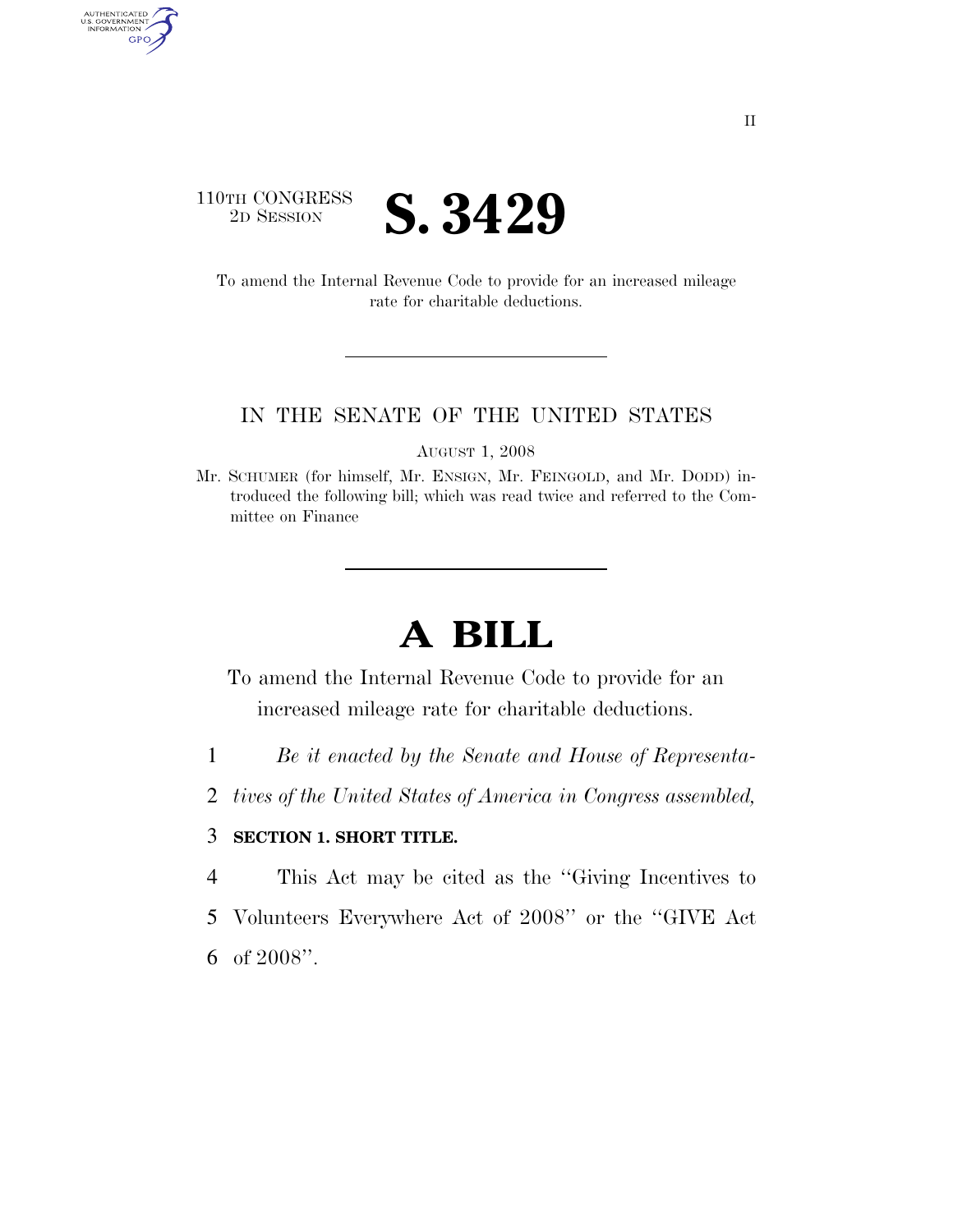## **SEC. 2. DETERMINATION OF STANDARD MILEAGE RATE FOR CHARITABLE CONTRIBUTIONS DEDUC-TION.**

 (a) IN GENERAL.—Subsection (i) of section 170 of the Internal Revenue Code of 1986 (relating to standard mileage rate for use of passenger automobile) is amended by striking ''14 cents per mile'' and inserting ''the amount that is 70 percent of the standard business mileage rate 9 in effect under section  $162(a)$  for the taxable year".

 (b) EFFECTIVE DATE.—The amendment made by this section shall apply to miles traveled after the date of the enactment of this Act.

### **SEC. 3. MILEAGE REIMBURSEMENTS TO CHARITABLE VOL-**

### **UNTEERS EXCLUDED FROM GROSS INCOME.**

 (a) IN GENERAL.—Part III of subchapter B of chap- ter 1 of the Internal Revenue Code of 1986 is amended by inserting after section 139B the following new section: **''SEC. 139C. MILEAGE REIMBURSEMENTS TO CHARITABLE VOLUNTEERS.** 

20 "(a) IN GENERAL.—Gross income of an individual does not include amounts received, from an organization 22 described in section  $170(c)$ , as reimbursement of operating expenses with respect to use of a passenger automobile for the benefit of such organization. The preceding sen-tence shall apply only to the extent that such reimburse